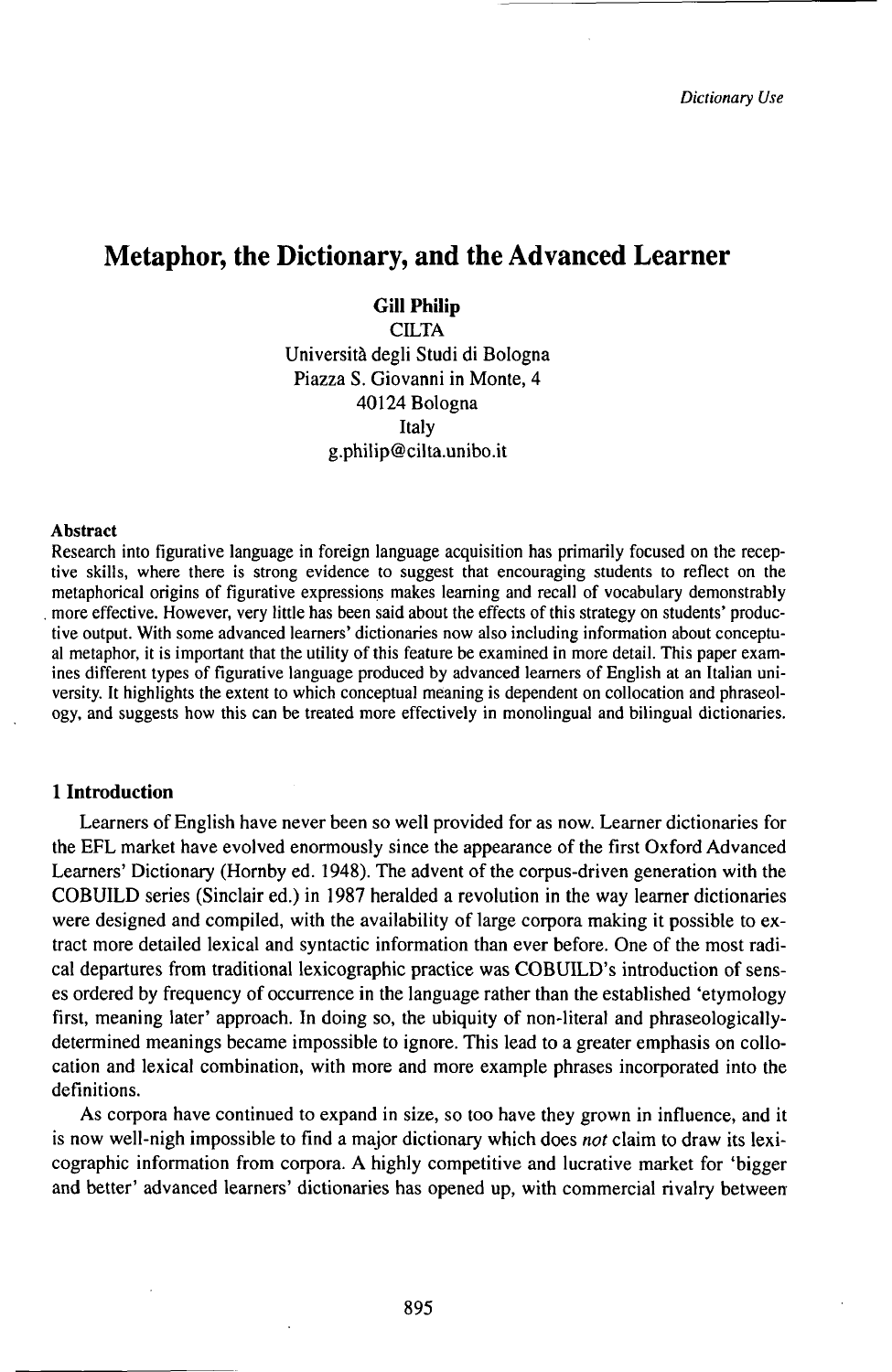the major EFL publishing houses ensuring that each new edition produced is (even) more definitive than the previous one. The corollary of this is that, in effect, language corpora have made it possible for learners' dictionaries to be used as tools in the language encoding process, rather than simply remain as reference works for decoding.

The ability to identify a word or expression as being figurative is one of the features that sets the proficient user of English apart from other learners, and the ability to use such expressions in speech and writing is essential to those who require English for academic or professional purposes. It is therefore apt that production-oriented advanced learners' dictionaries should take an interest in facilitating this process. One of the more recent innovations in advanced learners' dictionaries has been the move to mark metaphorical and figurative language more explicitly. This is justified by research carried out in recent years by various scholars, which demonstrates that new language items are learned and recalled more effectively when their metaphorical underpinnings are made explicit (Boers 2000a, 2000b; Charteris-Black, 2002; Deignan et al., 1997; Holme, 2004). Having senses marked as figurative in a dictionary entry is extremely helpful for learners because they are inclined to interpret language literally unless prompted to do otherwise, this being a consequence of teaching practices that favour concrete, literal, compositional language over that which is abstract, figurative, and/or non-compositional.

At present, the only advanced learners' dictionary to have ventured a step further by introducing conceptual metaphor (Lakoff, Johnson, 1980), is the Macmillan English Dictionary for Advanced Learners (MED) (see Moon, 2004 for full discussion). The presentation consists of a series of metaphor boxes in which the metaphor, e.g. LIFE IS A JOURNEY, is explained, followed by a set of illustrative examples. The decision to incorporate conceptual metaphor into the dictionary, irrespective of the commercial value of this novelty, is based on pedagogically sound principles: languages use conventionalised expressions and metaphorical targets in ways which do not always translate, so by drawing attention to some of the more central concepts, the learner is made aware of any possible mismatches and can take steps to avoid using conceptually inappropriate language.

Unfortunately, conceptual knowledge of this sort is less easy to pin down than we might like to think, and it does not follow that use of an appropriate concept will result in the use of an appropriate or acceptable expression. This paper reports continuing research on the written production of figurative language by advanced (C1) learners of English (Philip, 2005a, 2005b, 2006). It investigates the interplay between phraseology and figurative meaning in free-writing tasks, where students are given no constrains on their language, and in semistructured writing tasks, where they are provided with obligatory key-words to incorporate into their texts. The emerging tendencies reported here have implications for the presentation of both lexicosyntactic and conceptual information in advanced learners' dictionaries designed with language encoding in mind.

# **2 Lexis versus concept**

Conceptual metaphor has gained increasing acceptance in EFL pedagogy in recent years, as the theory itself filters down into teacher training programmes and reference works. How-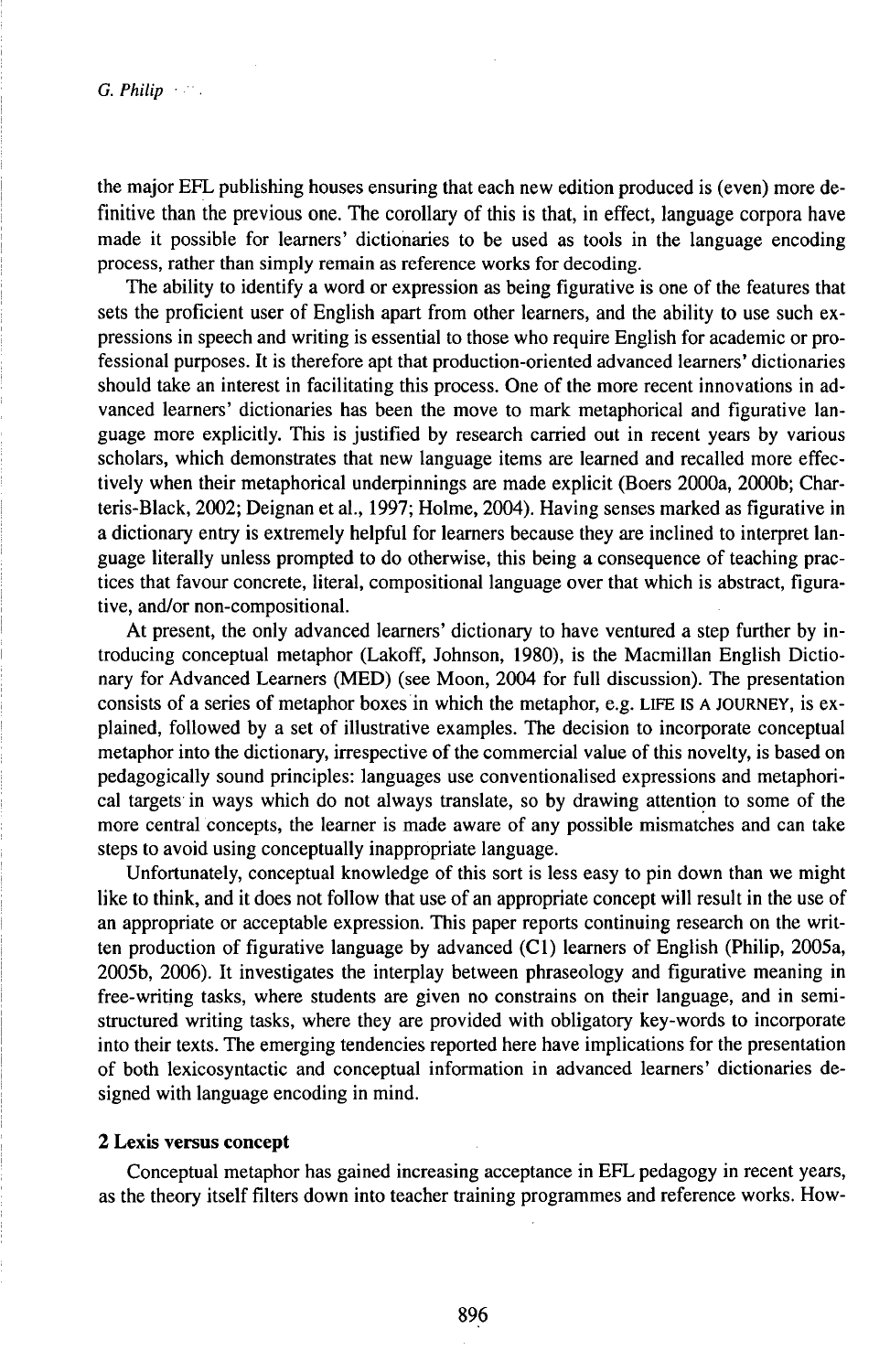ever, the incorporation of the theory into commercially-available products<sup>1</sup> tends to regurgitate the same example phrases as those found in the theoretical literature, with little evidence of critical evaluation having taken place. Exceptions to the rule - examples which superficially resemble others in the conceptual group but do not in fact belong there - are never taken into consideration. The resulting impression, in line with the theoretical standpoint, is to suggest that the conceptual targets are clearly defined and can be drawn on to create new expressions. This point will be investigated in 3 below, yet it is worth pointing out at this stage that psycholinguistic experimental research (Glucksberg, McGlone, 1999) challenges the belief that conceptual mappings such as LIFE IS A JOURNEY do in fact structure metaphorical language comprehension, concluding that "there is no good reason to suppose so, and very good reasons to suppose not." (ibid.: 1555).

The presentation of conceptual metaphor in teaching materials differs little from the established presentation of other 'interesting' vocabulary, especially idioms, and a number of parallels can be drawn between the two. In the first place, and in contrast to the movement towards the use of authentic text and corpora, scant regard is given to their pragmatic function and to their use in text. As the principal aim is the introduction of new vocabulary, it is usual to find lists of expressions accompanied with glosses and (often) images, followed by gap-fill or multiple-choice exercises in which the new language item is 'contextualised' and its meaning fixed. Context, in this case, is generally limited to the short excerpts used in the exercises, and the pragmatic function is rarely taken into consideration. A further similarity is the preference for thematic presentation which focuses on internal features of the expressions rather than on the phraseological meaning. For example, idiom studies are often based around key-words such as parts of the body, or colours, or sport, regardless of whether the meanings conveyed by the phrases share any common ground. In contrast, *ad hoc* vocabulary teaching in a classroom setting typically revolves around expressions which are semantically related but differ in the precise shade of meaning conveyed *(spot on, exact, exactly/just right, precise,* etc.), or share phraseological features (e.g. *to be caught red-handed, to be caught inflagrante delicto, to be caught out, to be caught in the act,* and so on); and should there be a specific focus on figurative or idiomatic language, again groupings will be based on semantic and phraseological similarity (and not on the basis of shared or related keywords). This happens when new vocabulary, encountered in texts, requires explanation and elaboration, and it is more helpful to provide alternative expressions that feed back into the stimulus rather than depart further from it. By way of example, the phrase *to hit the nail on the head,* "to say something that is exactly right or very true" (MED), is more likely to be explained by semantic similarity, and therefore by references to loosely related expressions such as *to put yourfinger on something* or *to pinpoint something,* than by reference to idioms whose only relation is by key-word, such as *to change tack* or *to have a screw loose.*

The presentation of conceptual metaphor in both language reference works and vocabulary acquisition exercises bears more of a resemblance to key-word presentation than to se-

<sup>1</sup> See the downloadable lesson plans on OneStopEnglish.com, in addition to the metaphor study pages in MED and related products (Underhill 2002).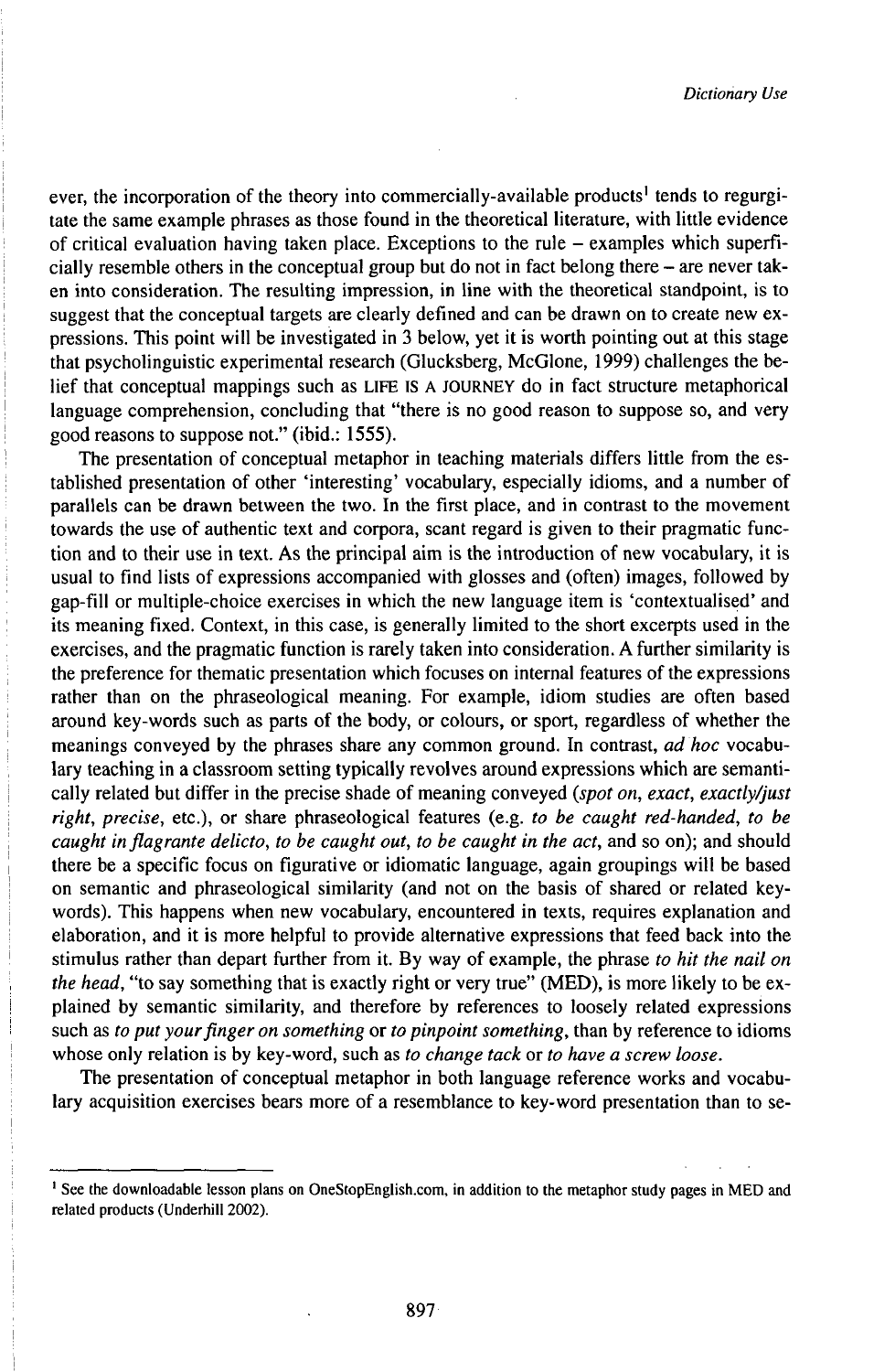mantic similarity, because the focus is firmly placed on the lexical composition of the expressions, despite the fact that, as conventionalised phrases, they are largely delexicalised. This raises two main issues. The first, supported by Glucksberg and McGlone's (1999) study, is that the semantic-conceptual link is excessively, and perhaps misleadingly, emphasised. By drawing attention to the component words rather than the meaning of the whole, and by stressing analogies which may well be artificially created, the expressions can easily be perceived as being considerably more figurative than they actually are. This distortion of meaning can be a hindrance to the language acquisition process. Although research has shown that investigating the motivation of metaphorical and idiomatic expressions makes their learning and recall more effective (Boers 2000b; Charteris-Black 2002; Deignan et al. 1997), this advantage does not seem to be transferred to productive language use. In fact, learners are apparently reluctant to use language which they know or perceive to be metaphorical (Philip 2005a, 2005b), with all but the most proficient of users actively avoiding it (ibid.).

The second point that arises is bound up with the identification of the concept itself, and the ways in which it is verbalised. Concepts are amorphous entities. Although they appear to generate linguistic metaphors such as those cited by Lakoff and his colleagues, it is more accurate to say that they are defined linguistically, as the data presented in this paper demonstrates. In other words, collocational knowledge helps to shape concepts, and if that collocational knowledge is incomplete or inaccurate, so too will be the expression of those concepts. This is not obvious to the native speaker, whose ability to create anomalous language is limited, but the analysis of learner errors lends considerable support to this claim.

Learners take their L1 conceptual knowledge with them when they set about acquiring their new target language. Some of these concepts will be found to be inappropriate or irrelevant to the TL, an others will be seen to transfer successfully. Once a student recognises which concepts are to be avoided, because they generate misunderstanding and incomprehension rather than meaning, a degree of *conceptualfluency* (Danesi, 1004: 454) can be said to have been reached. But even if inappropriate concepts can be discarded from the learner's TL repertoire, it is somewhat more difficult to filter through appropriate concepts to find equally appropriate linguistic expressions. The exploitation of a concept which is acceptable in the TL "does not always lead to the correct ... linguistic form" (Charteris-Black, 2002: 125). This happens even when no grammatical errors are present, as in Example  $1<sup>2</sup>$  where the student has simply transferred the conventional Italian metaphor of *birth* representing beginnings, in a context where it is not appropriate in English<sup>3</sup> (but perfectly normal in Italian). The error is not conceptual, because English too can use *birth* metaphorically to describe beginnings; it is simply a strange collocation, as neither *conflict not,discord* are typical collocates *ofbirth.*

(1) If you live in a condominium *conflicts and discords* can be *born* withothers.

<sup>&</sup>lt;sup>2</sup> The data consists of an 80 000 word corpus of advanced learner (C1) writing assignments compiled by the author between 2003 and 2005. Anyerrors in the examples are original; all emphasis is editorial.

<sup>&</sup>lt;sup>3</sup> BNC corpus data indicates that this metaphorical sense is used with regard to nations, businesses, organisations, political movements, social trends and academic disciplines. It is not used for emotional states.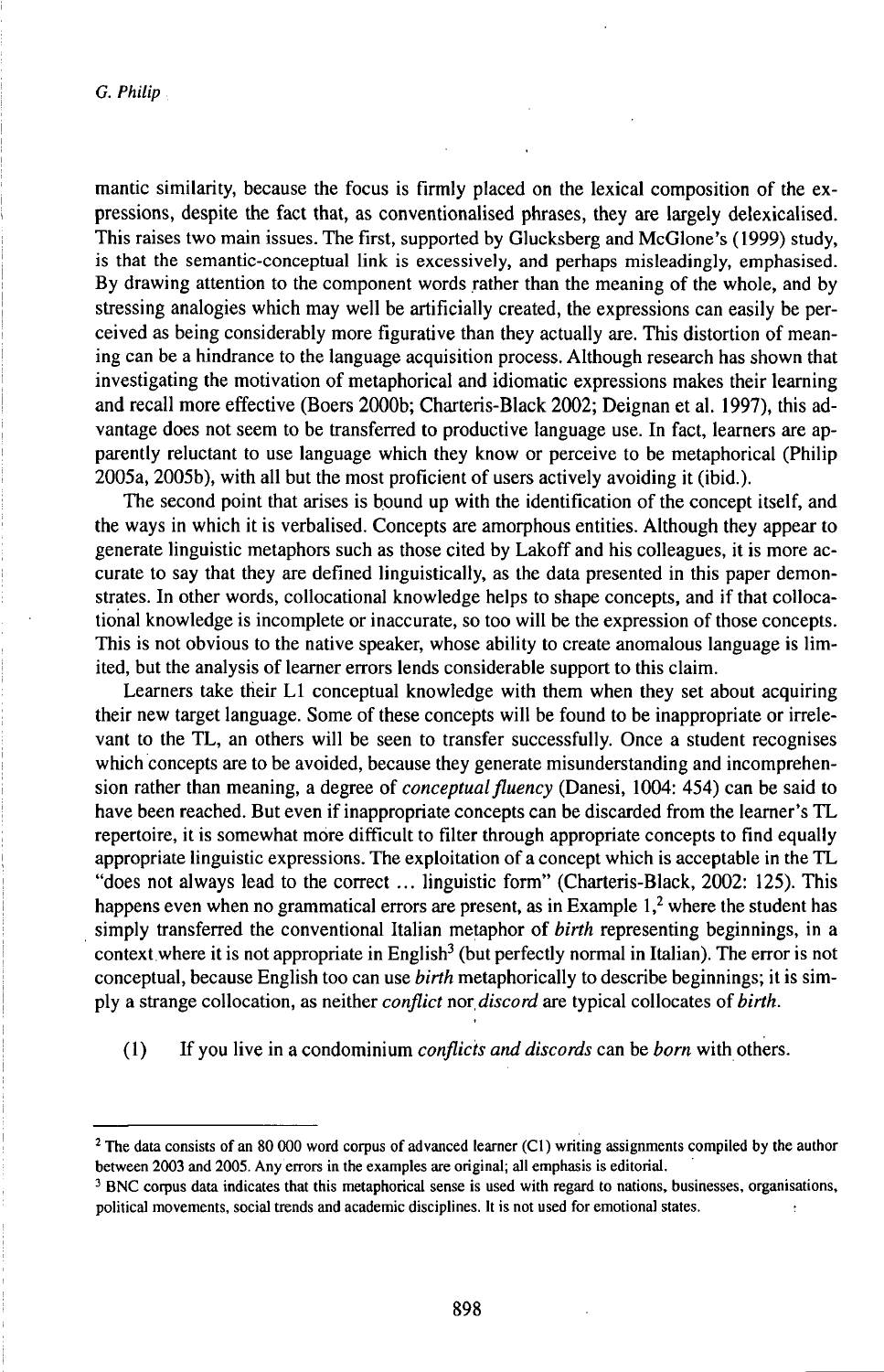If 'conceptual' errors are in fact linguistic, or more specifically, collocational, in nature, then this has serious implications - not only for the role of conceptual metaphor in foreign language pedagogy, but also for the theory itself. It puts a question mark over a notion that is repeatedly put forward in the conceptual metaphor literature, namely that concepts generate new linguistic metaphors. The evidence suggests otherwise: it appears that general conceptual sets are only partially and selectively exploited. Rather than being governed by abstract thought, the intended meaning of a figurative expression is highly dependent on phraseology ànd collocation. The following sections present a variety of errors and oddities in learner writing in an effort to demonstrate the extent to which metaphorical language is at the service of phraseology, and how learners' dictionaries and other reference works can address this more effectively.

# **3 Conceptual mismatches in learner English**

# *3.1 TransUUing literal andfigurative meanings*

Italian and English share a great many linguistic expressions, including proverbs, metaphors and idioms, and these are often transferred word-for-word from one language to the other. While the existence of such correspondences aids the language acquisition process, it can also pose a problem as far as language production is concerned. Similarities between L1 and TL can easily lull learners into a false sense of security, making them think that the languages are more alike than is in fact the case, and the result is for translationese to creep into their TL writing and speaking. Italian-English interlanguage is peppered with expressions which reflect concepts which are conventional in both languages, but whose structure clearly reflects L1 norms of phraseology and lexis which makes them unacceptable, perhaps even incomprehensible, in the TL. Example <sup>1</sup> (above) provides one illustration of this type of language transfer; Examples 2 and 3 show further instances.

- (2) It might be better if we *slacken* our *way oflife* and if we learn from the nature!
- (3) Summing up, I prefer to live in a city like Bologna because of the *many-sided opportunities* that I can find in it.

The strange collocations highlighted in these examples can be traced back to the students' limited competence in using (bilingual) dictionaries, coupled with a more general lack of awareness of the difference between literal, concrete senses and figurative ones. Put simply, non-linguists (such as these students, none ofwhom are language majors) are not particularly sensitive to notions of sub-senses, including figurative ones. When it comes to finding a translation, therefore, they are unlikely to look for a specifically figurative meaning, as it may not have occurred to them that this is indeed what is required. Examples 1, 2 and 3 all involve errors of this sort. Certainly, *slacken* (Ex. 2) is clearly a mistranslation of *allentare,* whose its literal meaning "to slacken or loosen" (collocating with *screw, knot,* etc.) is translated differently to its figurative meaning, "to slow down or relax". Similarly, *many-sided* (Ex. 3) is the literal translation of *poliedrico*, whose figurative meaning, "many and varied", requires a translation such as *(great) variety of,* because *many-sided* collocates with things which have sides, aspects or faces, including *questions*, *debates* and *problems*, but not *oppor*-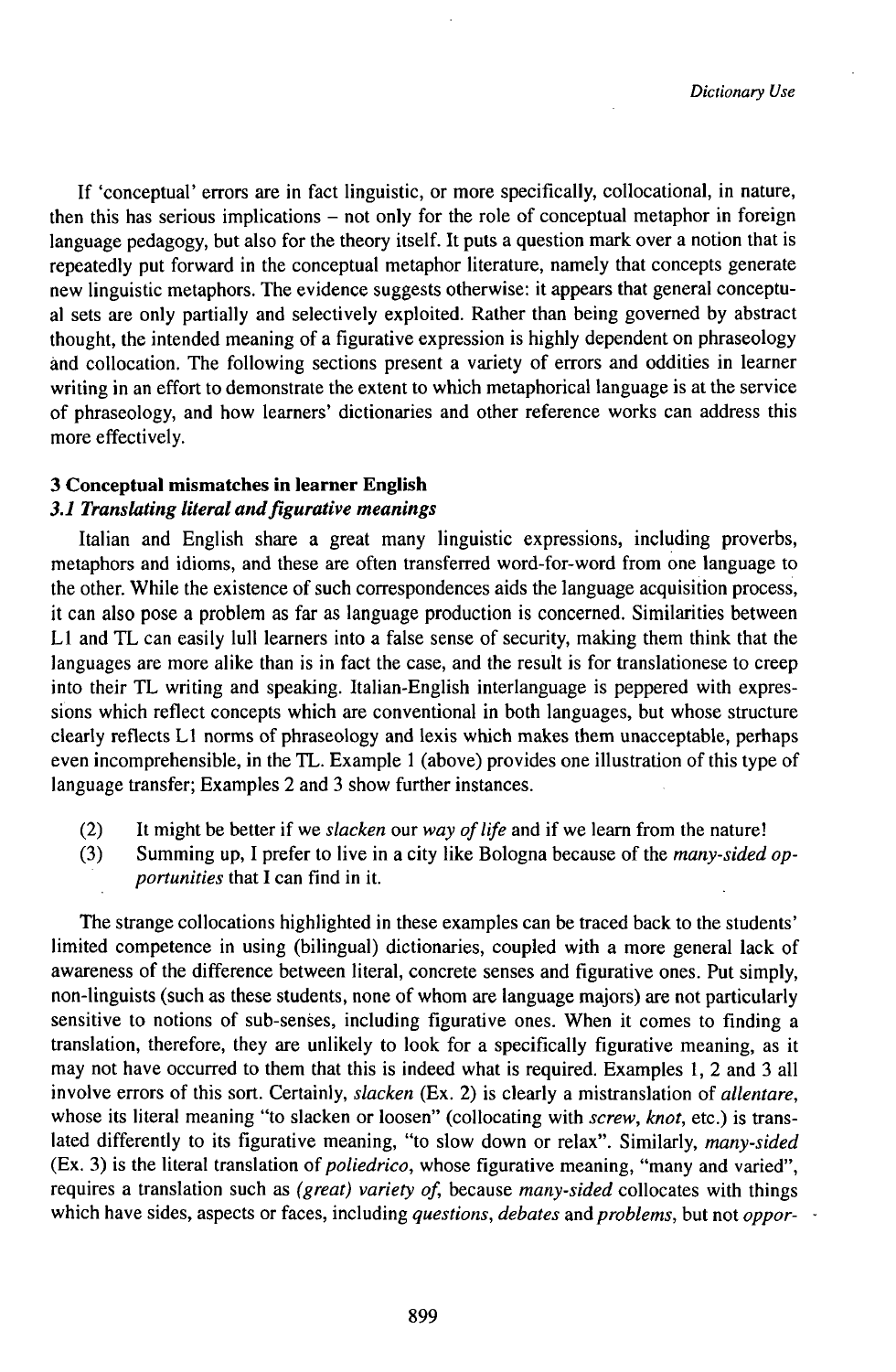*tunities.* It should be stressed that the students here have simply failed to identify the appropriate translations, which are to be found in the bilingual dictionary that most ofthem consult (Ragazzini, 1995). It is therefore evident that students need to be made more aware of figurative meanings in conventional language so that they can make informed choices when consulting a dictionary, and to make them think twice before assuming that the literal translation and the non-literal one will be the same.

# 3.2 The phraseology of conventional metaphor

While translation errors of the type discussed in 3.1 tend to fade out of student writing as proficiency increases, less glaring collocational oddities persist. This is true of the most conventionalised, formulaic strings as well as other, more compositional chunks. Again, language interference lies at the heart of the problem, but attributing all errors to interlanguage is somewhat simplistic and not particularly illuminating. What is evident is that phraseological patterns get distorted at some point between recognition and recall. The memorisation process favours salient meanings over less salient ones, meaning that key-words will be recalled more easily than the overall phraseology will. Boers' studies on recall of idiom (Boers, 2000a, 2000b; Boers, Stengers, 2005) confirm this indirectly. By focusing on the salient concepts, the 'image' of an idiom is remembered more easily, as are the key-words which relate directly to the image. However, this is not enough to ensure the correct reproduction of the entire phrase, even if it does permit recall of specific vocabulary items in gap-fill exercises. Conventionalised expressions are not expressed by salient concepts alone, but in combination with regular phraseology, as Examples 4-7 demonstrate.

- (4) And we can see that the press in the U.S. *take an opposite standpoint* from her.
- (5) *Useless to say* that the mission ofajournalist is to tell the public the truce.
- (6) I am perplexed and bewildered *in front of*the two different versions that Sgrena and US soldiers gave of that day.

While one can *take a different* or *opposite view,* or *have a different standpoint,* English does not talk about *opposite standpoints,* although Italian ostensibly does *{un punto di vista opposto).* The differences between the 'permitted' collocational patterns and that used in Example 4 are not conceptual or semantic, but linguistic, and can only be explained by the fact that "linguistic behaviour among users of a language is highly stereotypical, even in matters of fine detail." (Hanks, 2004: 246). The formula *needless to say* (Ex. 5) is a further case in point. The student has translated the expression into one in Italian which has the same meaning, function and syntactic position, *inutile dire,* but then back-translated *inutile* with *useless,* its more common translation, rather than *needless.* A matter of fine detail indeed, but enough to impede the fluency of the extract.

A similar tactic involving the translation of a syntactic pattern is evident in Example 6. This time, the author has opted for familiar phraseology, writing *in front of*to express the Italian *difronte a,* whose superficial similarity belies an important difference in meaning *(di fronte a* means "opposite", not "in front of'). English uses neither term in the type of context found in the example, preferring *confronted with orfaced with.* The important point is that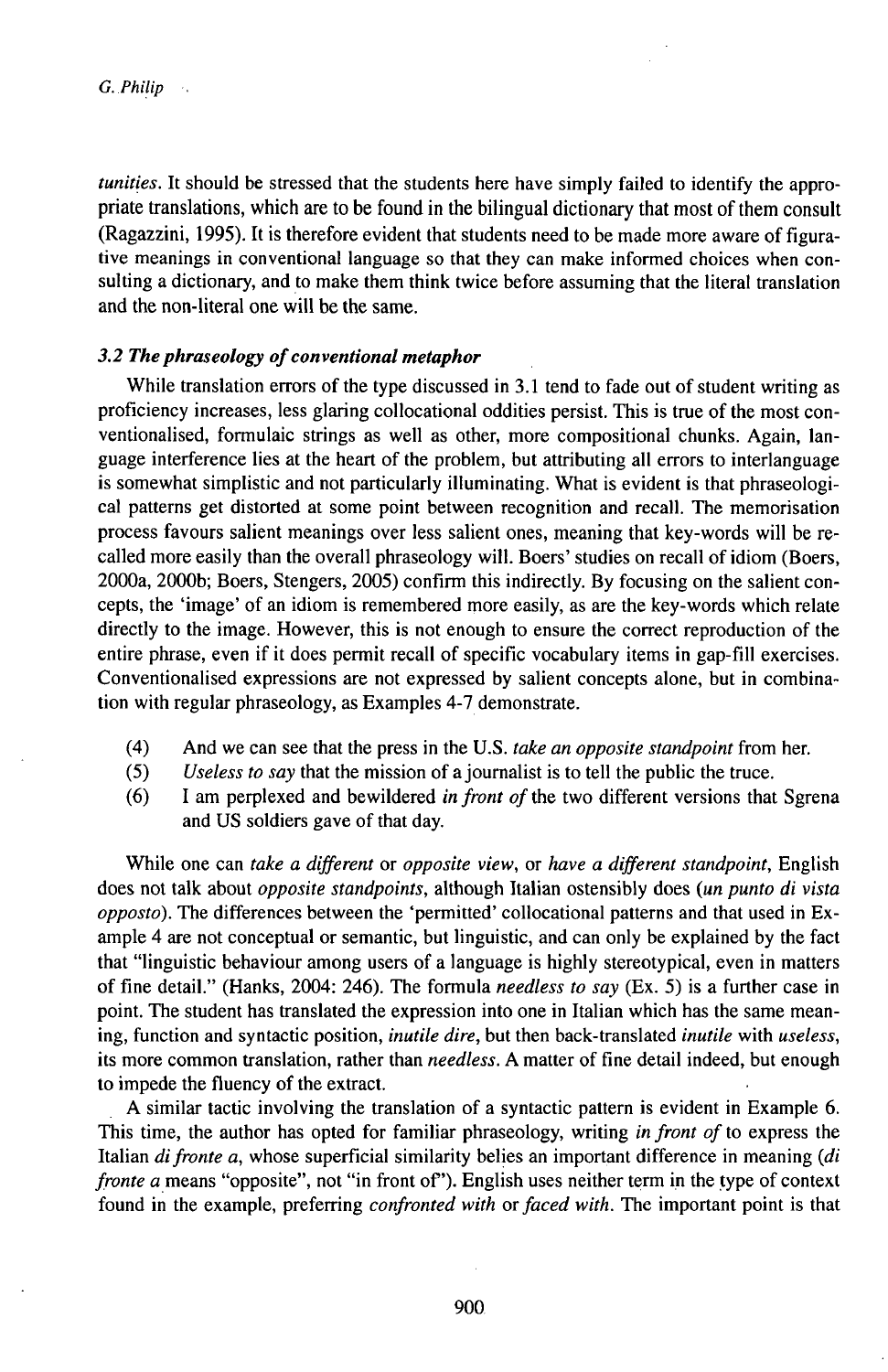although these students could have obtained the detailed information they needed here, they either did not look for it, or were unsuccessful in their search. This is obviously a problem for teachers and lexicographers alike, because if students believe they already know how to use the language and therefore do not feel the need to consult a dictionary, the detailed information contained there is effectively lost. What remains is a fairly abstract impression of what the correct form should look like, but not the form itself.

# *3.3 Elaborating on concepts*

If abstract, conceptual information is easier to remember than the wording, what happens when students pick up on a concept and make use of it in their writing? Do they manage to say what they mean, and to what extent? The previous subsections have illustrated how concepts and ideas are bound up with linguistic form, making it all too easy for problems to arise in their use by non-natives. This of course does not prevent learners from trying to express themselves through figurative language, though it is true to say that this occurs rather infrequently.

When learners do make use of metaphor, it tends to be recognisably anchored in the L1 linguistic system. This may mean that a concept is used inappropriately in the TL, but that the student has no way of knowing this until s/he has been corrected. Collocation fixes concepts. Blue is the colour of the sea and of the sky -for an English speaker - but the sky is *azzurro* and the sea *blu* for an Italian. At a more abstract level, as well as referring to things that are physically soiled, *dirty* is used to describe dishonesty, unfair dealings, negative evaluations of sex, and bad things in general. These abstract categories are informed by colloçates such as *jokes, words, business,* and *lies,* but it is impractical to include an exhaustive list of collocates in a dictionary entry; abstract categories suffice. Yet having abstracted out from collocation to concept, there is nothing to suggest that *dirty* cannot normally be used in the following context.

(7) And in the end one of the biggest problems that affects big towns is the criminality that frightens especially women and people in general. It's a plague that sometimes is connected to drugs, traffic and many other *dirty interests.*

The problem here is not really one of communicative failure, but the creation - intentional or otherwise - of <sup>a</sup> stylistic effect which is contextually and stylistically inappropriate. By grouping together *drugs* (dirty = illegality), *traffic* (dirty = literal) and *interests* (dirty = any of the established senses, including sexually deviant, illegal, morally questionable), a slightly comical zeugma is created. The only real offender in the group is the collocation of *dirty* with *interests,* which is a compositional pairing in English, and so open to variable interpretation. In contrast, the conventional Italian collocation which this student has translated, *interessi sporchi,* is typically linked to the corruption sub-sense of *sporco* "dirty". It needs to be reiterated that the problem lies at the level of collocation and word combination, and not in the conceptual range of the word in question. This is especially true when, as here, the concept is mapped differently in the L1 and TL. Offering conceptual information in a monolingual dictionary shifts the emphasis from words to ideas, and as ideas are principally linked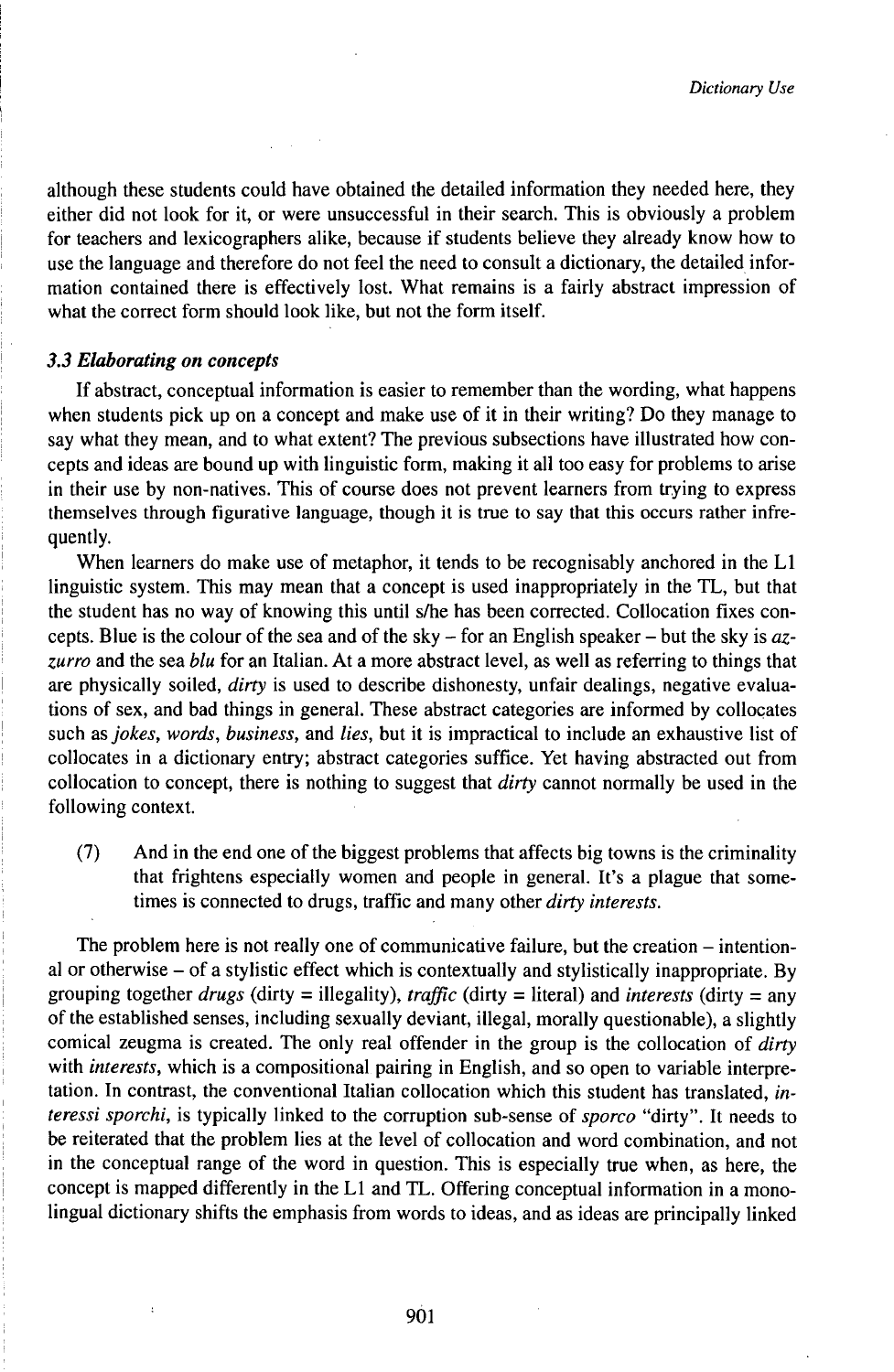*G.,Philip*

to knowledge created in and through the L1, it is the L1 conceptual base, not a new TL one, that is activated.

Another illustration of the centrality of collocation to figurative meaning can be found in the following extracts (Ex. 8-10) from a single text, in which the student has developed the idiom *tofly the nest* "to leave the parental home", which appeared in the stimulus text for the assignment. Although the context indicates beyond any doubt that the *birds* and *nests* here are metaphorical, the phraseology does little to help this interpretation. The idiomatic meaning is tied to a particular wording, and it can be seen that variations to the vocabulary and syntax pull the metaphorical meaning back towards the literal one.

- (8) Statistics shows the fact that more than half of men whose age are 20 to 24 *still remain in their nests.*
- (9) Furthermore, they *leavefrom their nest* in their later age ...
- (10) In the very near future *male migrant birds* start looking for their *new nests* for leaving from their parents'.

Examples of this sort are precious because they are comparatively rare. Learners do not on the whole tend to venture forth into the realm of creative language in this way, exploiting and elaborating upon a metaphor that is viewed as being central to the argument. Students are generally fearful of not succeeding in expressing what they mean or, even worse, making fools of themselves. When learners do produce figurative language, some of the goings-on inherent in the language acquisition process become visible. In the first place, and despite the efforts of EFL pedagogy to thwart the practice, students will always fall back on their L1 (and any other languages in which they are already proficient), and will prefer bilingual dictionaries over monolingual ones for TL encoding (Frankenberg-Garcia, 2005). Yet although bilingual dictionaries provide comprehensive treatment of figurative language and phraseology, learners are not very good at finding the information they need. They are often unaware that the language they are producing or translating is not literal, which means that they will not look beyond what they think they need – one of the first translation equivalents listed in the entry, irrespective of the labels accompanying it. Even when students are aware that they are using figures of speech, as in Example 7, it is simply not feasible for paper dictionaries (whether monolingual or bilingual) to provide information that is specific and exhaustive enough to ensure that the encoding adheres fully to the accepted TL norms.

# *3.4 Key-words, collocates, and concepts*

It has been shown in the previous subsections that learner errors are principally signalled by faults in the phraseology. Even if the concept behind the words is appropriate, the anomalous wording can prevent the intended meaning from coming across. Learners have difficulty in remembering the syntactic patterns that accompany the core collocations in figurative language chunks, because more emphasis tends to be placed on content words than on structure. In order to investigate the relationship of salient content words and their conventional syntactic realisations, it is helpful to have multiple texts which share common lexical features. This can be achieved by devising guided creative-writing tasks which favour phraseological composition.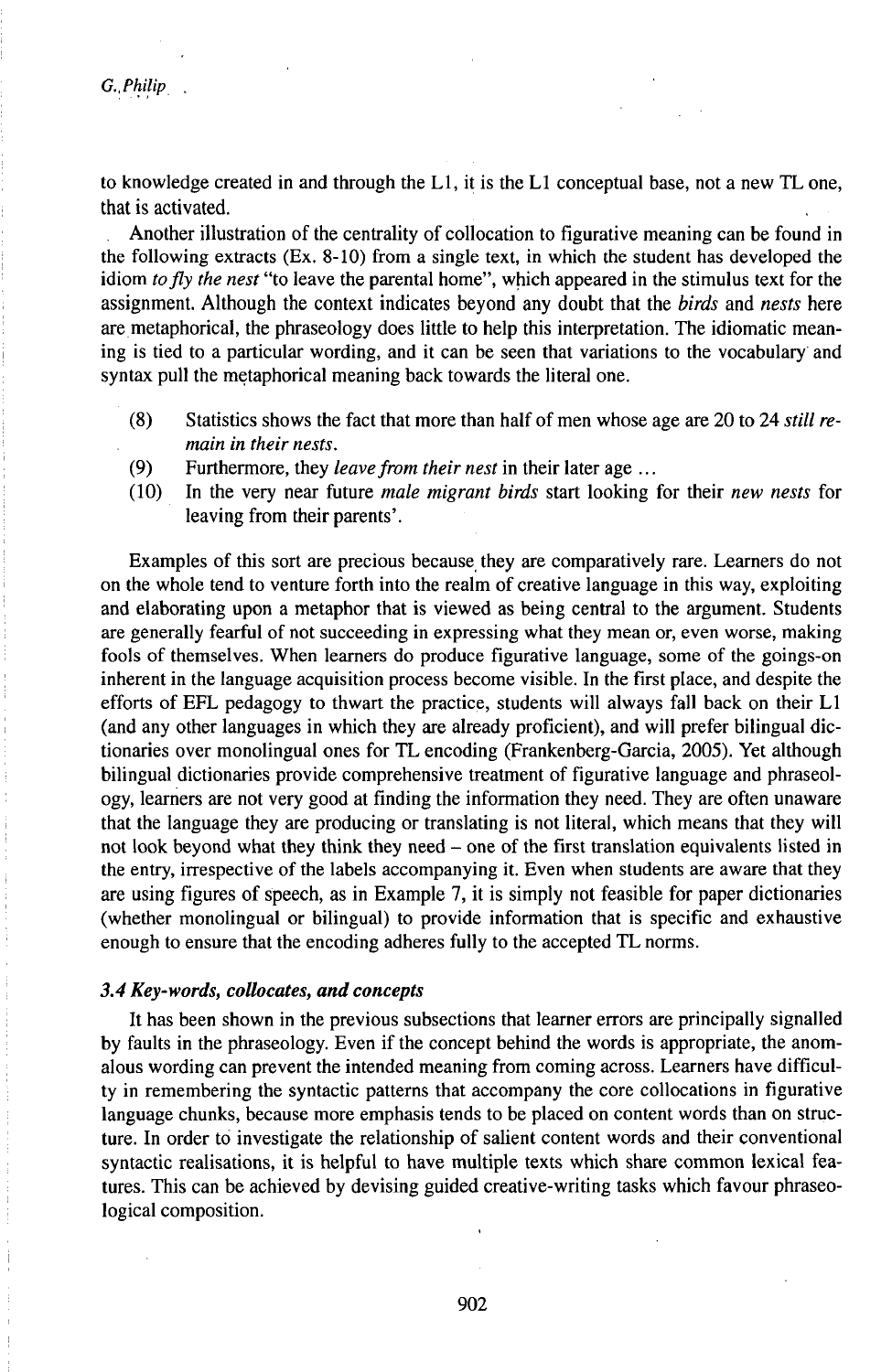The phrasebuilding exercise consists of a series of key-words which constitute the structure a story: after a party on a rainy night, the narrator returns home, hears noises and believes there is an intruder in the house. The keywords and collocations, including *wine + party, nerves, footsteps* + *stairs,* all attract at least some conventionalised phraseology, yet can also be used compositionally. The students had to write their version of the episode using all the words provided, without changing the form of the lemma (plurals must remain plural, tenses of verbs cannot be modfied). Some extracts from these tasks are reported in this subsection; others are examined in Philip (2005a, 2005b, 2006).

As a general observation, the less proficient a student's English, the more likely s/he is to have used the keywords compositionally, with the better students producing acceptable collocations and phrases, albeit with varying degrees of accuracy. Examples 11-17 illustrate the range that *wine + party* elicited, from the purely compositional (Ex. 11, 12) through the incorporation of *drink* as a further collocate triggered by the context  $(Ex, 13, 14)$ , the compound nouns *wine party* and *wine cellar* (Ex. 15-16), and the conventional metaphor flow *like <sup>a</sup> river* (present also in Italian -*scorrere come unfiume)* (Ex 17).

- (11) Hector know as giving cool *party,* nice *wine* delicious food, candels anywhere,
- (12) He decided to go back to *theparty:* his car and some *wine* were still there.
- (13) Yesterday, we drank a lot of *wine* at the *party.*
- (14) I had a *party* in my house and drank too much *wine.*
- Because I went to the *wine party* with my colleagues.
- (16) This morning I went to a *wine* cellar, to buy 50 liters of Sangiovese for the *party*
- (17) There was a strange *party,* the *wine* was flowing like a river

The reason why the morphology of the key-words was not to be altered was to aid the construction of formulaic phrases bound to particular forms of the lemma. *Nerves* was inserted as a case in point, to prioritise those expressions which require the plural, and which would have been the contextually-relevant ones for the story, including *get on one's nerves, be a bundleA)ag ofnerves, calm one's nerves, nerves ofsteel.* Although some attempt was made to recreate expressions of this type, and appropriate collocates were often used, only two students succeeded in producing a version whose internal phraseology was correct (Ex. 18, 19).

- ( 18) She just *gets on my nerves.*
- (19) I began to be *a bundle ofnerves.*

*Nerves,* in fact, proved to be surprisingly problematic, with several students later reporting that they had not fully understood what the word meant. In other words, they had inferred (correctly) from the context that it must refer to emotional states, but had not bothered to check. By not consulting the dictionary, they did not discover new phrases with *nerves,* resorting instead to half-remembered forms and translation. One student even used *calm one 's nerves* to mean "stop being rowdy", rather than in its established sense of "relax after a shock or trauma".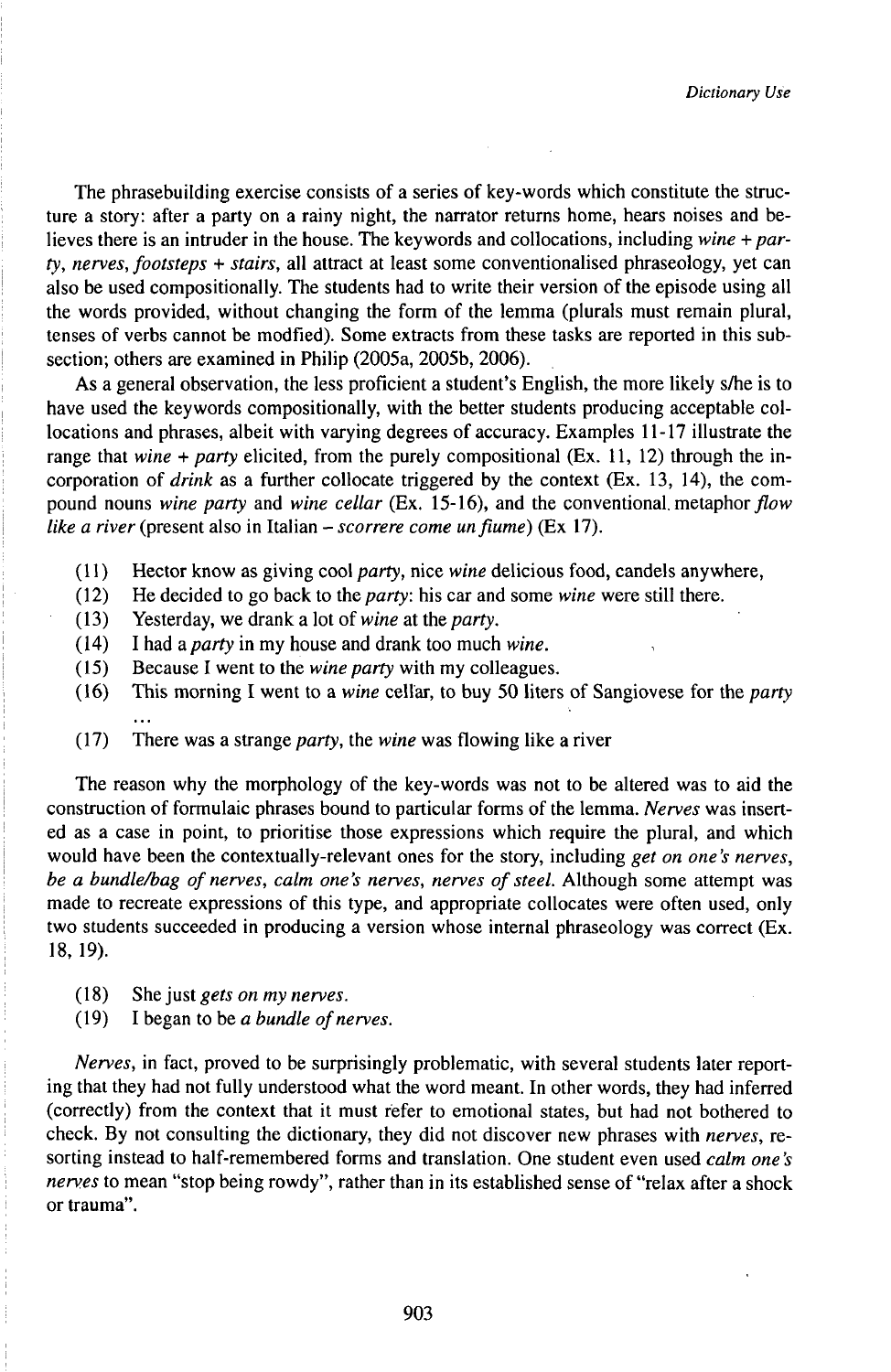*G, Philip*

This observation brings us back to the central issue. Students bring their L1 conceptual knowledge with them when they work in the TL, and if the languages in question share common cultural and linguistic ground, this can be both a help and a hindrance. Italian students of English find that the languages are lexically similar, because of the proliferation of Latinate terms in English, and this can lead them into thinking that the 'same' word not only has the same meaning and sphere of reference, but that it also attracts the same phraseological patternings. Because the details are fine, they can easily be missed because they are not essential for comprehension. This makes it likely that the TL idea, or concept, is assimilated into the students' existing L1 knowledge, thus increasing the probability of imperfect recall at a later stage. It may also be that this similarity makes students feel it unnecessary to consult a dictionary (they 'know' the meaning already); they certainly seem reluctant to take the time to double-check meanings and the precise renderings of phrases. And because many students manage to get by much of the time by falling back on translation and approximate renderings of what they believe they have seen, it is only when they reach advanced level that they appreciate the value of phraseological precision, at which stage a great deal of unlearning has to take place.

# **5 Conclusions**

The data examined here suggests that language pedagogy needs to address non-literal language of all sorts in much more detail. The problem with figurative language is that it is "a principle of meaning extension whose destination cannot always be predicted" (Holme 2004: 97). So while a broad coverage of conceptual norms, such as that intended in MED's inclusion of conceptual metaphor boxes, is indisputably helpful as far as comprehension is concerned, production requires a different focus.

Many scholars (Boers 2000a, 2000b; Charteris-Black, 2002; Deignan et al., 1997; Henderson, 2000; Holme, 2004; Lazar, 1996) show that by explicitly teaching about metaphor and figurative meanings, students' awareness of the phenomenon is heightened, vocabulary retention is increased and comprehension improved. But there is a flip-side to the coin because this emphasis on content can be counter-productive as far as production is concerned. If conventional, non-compositional expressions are forcibly broken down into their component parts, the content words receive disproportionate attention, and their interaction with the rest of the chunk is passed over. Figurative and metaphorical senses of words are signalled by their syntactic patterns, so the correct wording is essential if the meanings are to be conveyed successfully. Learners therefore need to have their attention drawn to phraseology to at least the same extent as they are currently encouraged to examine semantic content.

I propose two possible courses of action to alleviate the problem. Firstly, bilingual dictionaries would do well to adopt some of the innovative features that monolingual learners' dictionaries have introduced, namely focus boxes concentrating on collocation patterns, especially those involving delexical verbs, and figurative language. This would make it possible to highlight mismatches at a language-specific level, which monolingual dictionaries cannot contemplate doing. Secondly, rather than place conceptual metaphor under the target domain headword, it may be useful to re-think the positioning (c.f. Moon, 2004: 208-9), locating the